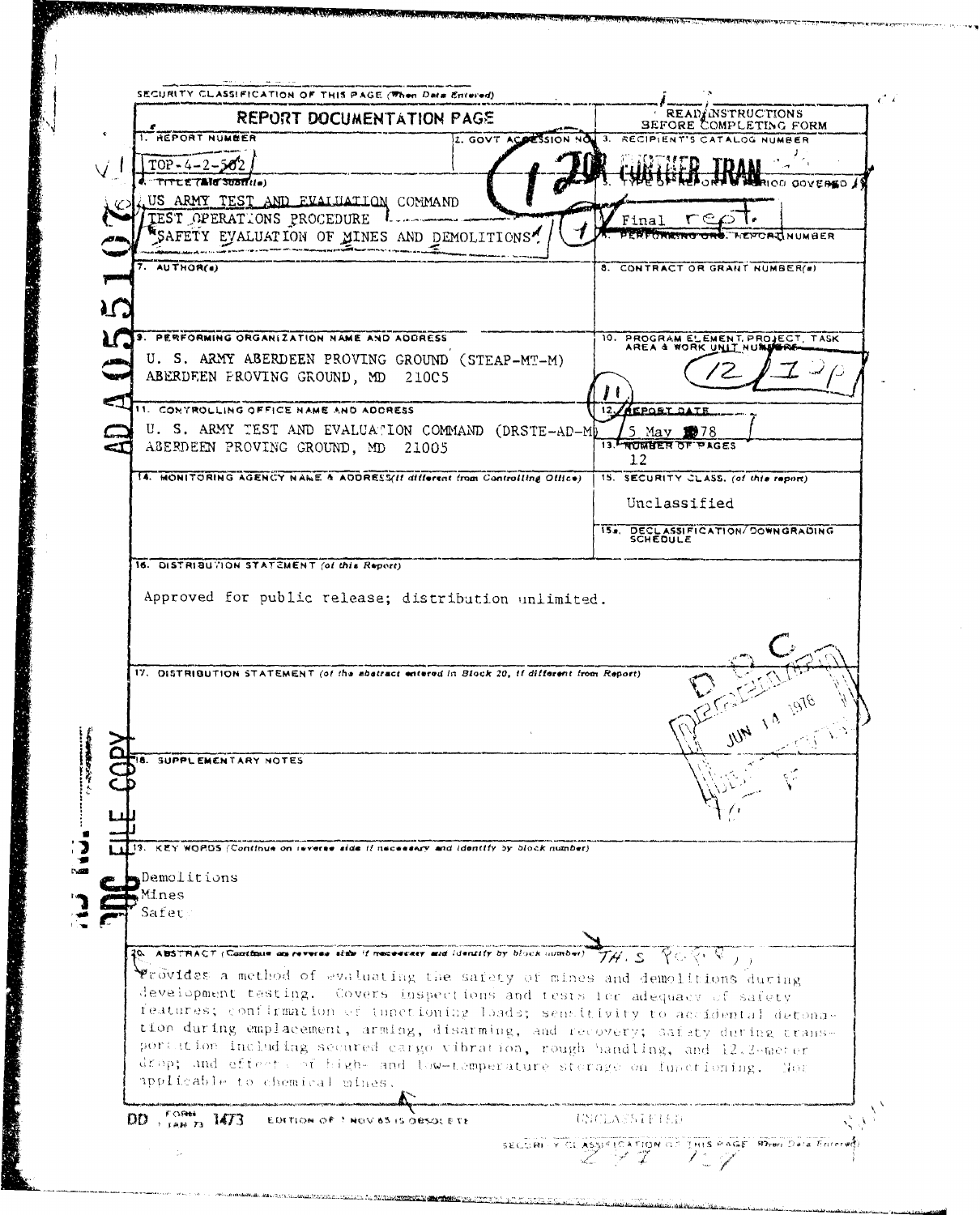# **US** ARMY TEST AND EVALUATION COMMAND TEST OPERATIONS PROCEDURE

 $\mathcal{L}^{\text{max}}_{\text{max}}$  and  $\mathcal{L}^{\text{max}}_{\text{max}}$ 

DRSTE-RP-702-103 \*Test Operations Procedure  $4-2-502$  5 May 1978 AD No.

# SAFETY EVALUATION OF MINES AND DEMOLITIONS

## Page

| Paragraph 1. |         |                                        |
|--------------|---------|----------------------------------------|
|              | 2.      | · FACILITIES AND INSTRUMENTATION       |
|              | 3.      | PREPARATION FOR TEST<br>2              |
|              | 4.      | TEST CONTROLS                          |
|              | 5.      | PERFORMANCE TESTS                      |
|              | 5.1     | Adequacy of Safety Features<br>5       |
|              | 5.2     | Confirmation of Functioning<br>6       |
|              | $5.3 -$ | Special Sensitivity Tests              |
|              | 5.4     | Transportation Tests 8                 |
|              | 5.4.1   | 8<br>Secured-Cargo Vibration           |
|              | 5.4.2   | Rough Handling<br>9                    |
|              |         | 5.4.3 12.2-Meter Drop.<br>9            |
|              | 5.5     | Storage Tests 9                        |
|              | 6.      | DATA REDUCTION AND PRESENTATION<br>-10 |
| APPENDIX     |         | CHECKLIST GUIDE FOR SAFETY EVALUATION  |
|              |         | OF MINES AND DEMOLITIONS<br>$A-1$ .    |

**1.** SCOPE. This TOP provides general procedures for evaluating the safety of mines and demolitions during developmental testing. The procedures are not applicable to chemical mines.

2. FACILITIES AND INSTRUMENTATION.

2.1 Facilities.

# ITEM REQU IREMENTS

Detonation site A site with suitable barricades and operational shields designated and located as prescribed by range control unit

# Temperature chamber  $\begin{array}{ll} \text{To condition test items to tempera-} \\ \text{tures ranging from } 68.3^{\circ} \text{ to } -51.1^{\circ} \text{ C} \end{array}$  $(155° t0 - 60° F)$

Laboratory vibration exciter - As described in TOP 1-1-050

**OTHER IS EXAMPLE EXAMPLE A POP INTERFACT A POP A 2-001** 

**STATISTICS AND RELEASED AT LEAST MANUFACT** 

# \*This TOP supersedes MTP 4-2-502, 8 September 1970.

 $\mathcal{G}(\mathcal{A}) \neq f(f)$ 

 $\mathcal{L}^{\text{max}}$ 

Approved for public release; distribution unfimited --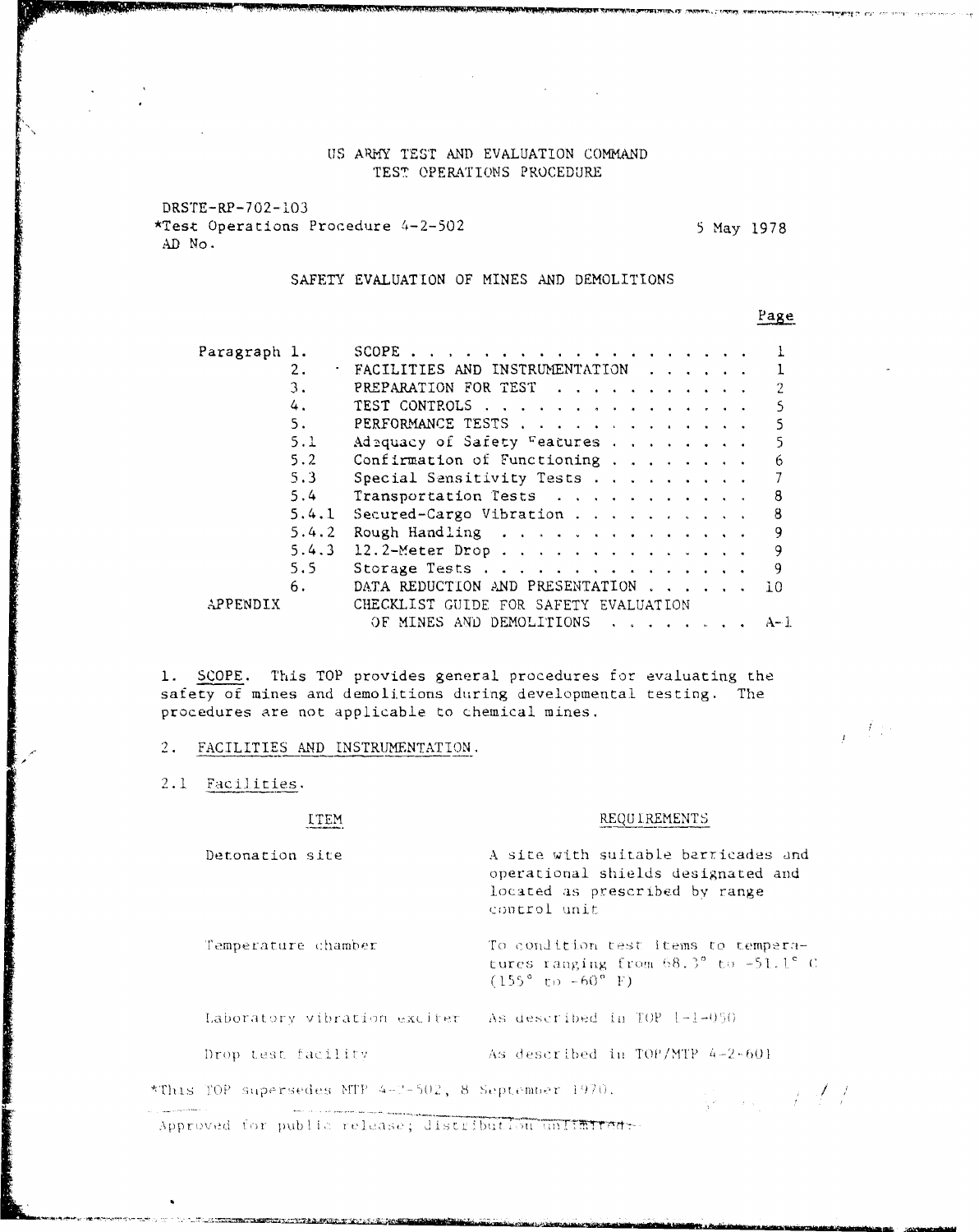TOP  $4 - 2 - 502$ 

5 May 1978

ITEM (Cont)

Package tester

Industrial X-ray facility

Operating equipment

Electromagnetic radiation facilities

2.2 Instrumentation.

ITEM

Timing device

Arming delay time to +5 sec or 1% of the delay time, whichever is less

MAXIMUM ERROR OF MEASUREMENT

REQUIREMENTS (Cont)

For radiographic inspections of test items for conformance to specifica-

Recovery vehicles and equipment with remote controls for disarming and

As described in TOP 4-2-602,

recovery of live test items

As described in TOP 1-2-511

appendix D

tions

As described in TOP 1-2-511 Electromagnetic radiation instrumentation

Meteorological equipment:

| Windspeed           | 0 to $44.7$ m/s $+0.8$ m/s                           |
|---------------------|------------------------------------------------------|
| Wind direction      | $360^{\circ} + 3^{\circ}$                            |
| Ambient temperature | $-35^{\circ}$ to $+50^{\circ}$ C $\pm 0.2^{\circ}$ C |
| Relative humidity   | 5% to 100% RH $\pm 1\%$                              |

\*Values may be assumed to represent  $\pm 2$  standard deviations; thus the stated tolerances should not be exceeded in more than 1 measurement out of 20.

### 3. PREPARATION FOR TEST.

# 3.1 Planning.

a. Review the safety statement (provided in accordance with DARCOM-R 385-12 and TECOM Suppl 1)  $\frac{1}{4}$  and all previous test reports of similar or related items.

b. Assemble information on the physical characteristics of the item (TOP/MTP 4-2-500) and its expected modes and areas of deployment.

1/ DARCOM-R 385 12 with TECOM Suppl 1, Life Cycle Verification of Materiel Safety.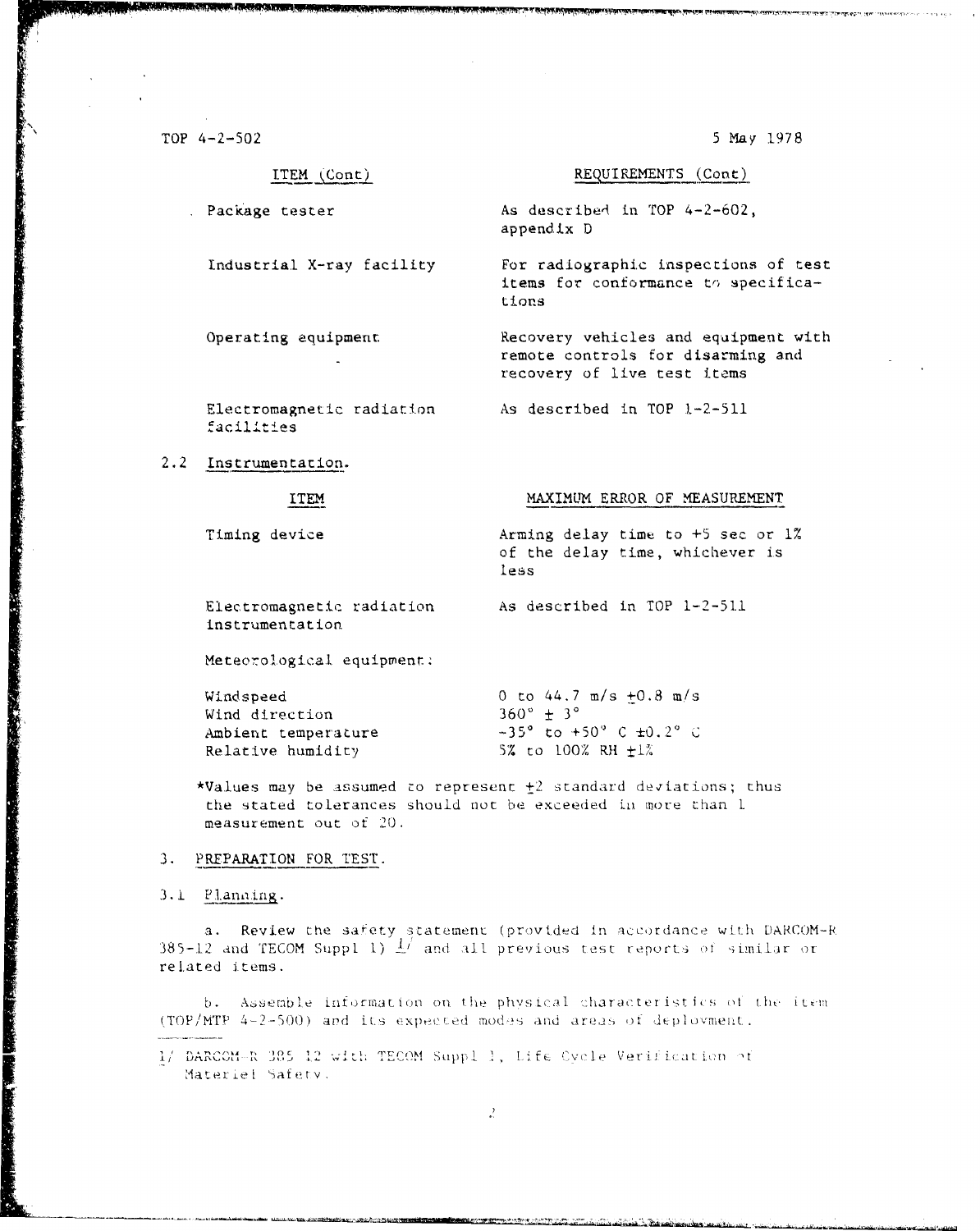TOP  $4 - 2 - 502$ 

5 May 1978

c. Review all system safety analyses prepared by the developer or manufacturer (DARCOM-P 385-23, ch 6)  $\frac{2}{3}$  to determine whether any potential hazards have been identified which involve field employment of the item or which require special attention during testing. If a formal system safety analysis has not been accomplished, initiate one as required by applicable paragraphs of MIL-STD-882A  $\frac{3}{2}$ . The assembly information must include a complete description of the system and sistem operation. Special procedures for handling and operation must be identified. Preliminary safety tests of components such as fuzes (MIL-STD-331A)  $4/$  and tests to determine the explosive hazard classification (TB-700-2)  $\frac{5}{4}$ must be completed.

d. Based on the information assembled above, plan a comprehensive testing program to demonstrate the safety of the test item or to identify any features or conditions of use that could cause injury to personnel or damage to material. The plan must include the following essential features:

(1) Preliminary examinations and limited tests necessary to certify, through a safety release in accordance with DARCOM-R 385-12, that the item is safe for further testing. Performance tests appropriate for this phase are described in paragraph 5.

(2) Selected physical performance and reliability tests to verify that the item under test satisfies minimum design and construction requirements for safe field deployment. Tests required are selected from TOP 4-2-505, Mines and Demolitions, based on the purpose and characteristics of the system under test, and an analysis of possible failure modes. They may include any or all of the following tests:

| High humidity                         | Sand and dust                         |
|---------------------------------------|---------------------------------------|
| Fungus resistance                     | Solar radiation                       |
| Salt spray $f(\omega)$                | Immersion                             |
| Rain                                  | Weathering                            |
| Bullet impact                         | Blast and sensitivity                 |
| External heat                         | Detonation propagation                |
| Corrosion                             | Electrostatic discharge               |
| Exudation and growth                  | Compatibility with standard materials |
| Determination of<br>critical diameter |                                       |

(3) Systematic observations and analyses of the test system throughout all phases of development testing to identify and investigate any actual or potential hazards to personnel and equipment that may result from storage or handling and employment of the item under field conditions. Record any specific information required to undate the system safety analysis.

<sup>1/</sup> TORCOM-P (MS-23, System Safety,

<sup>3/</sup> MIL-STD-882A, System Satety Program for Systems and Associated Subsystems and Equipment, Requirements for.

<sup>4.</sup> MIL-STD-3 (IA, Fuse and Fuse components, Environmental and Pertermance Tests for.

<sup>57</sup> TB 700-2, Explosives Mazard Classification Procedures, 19 May 1967.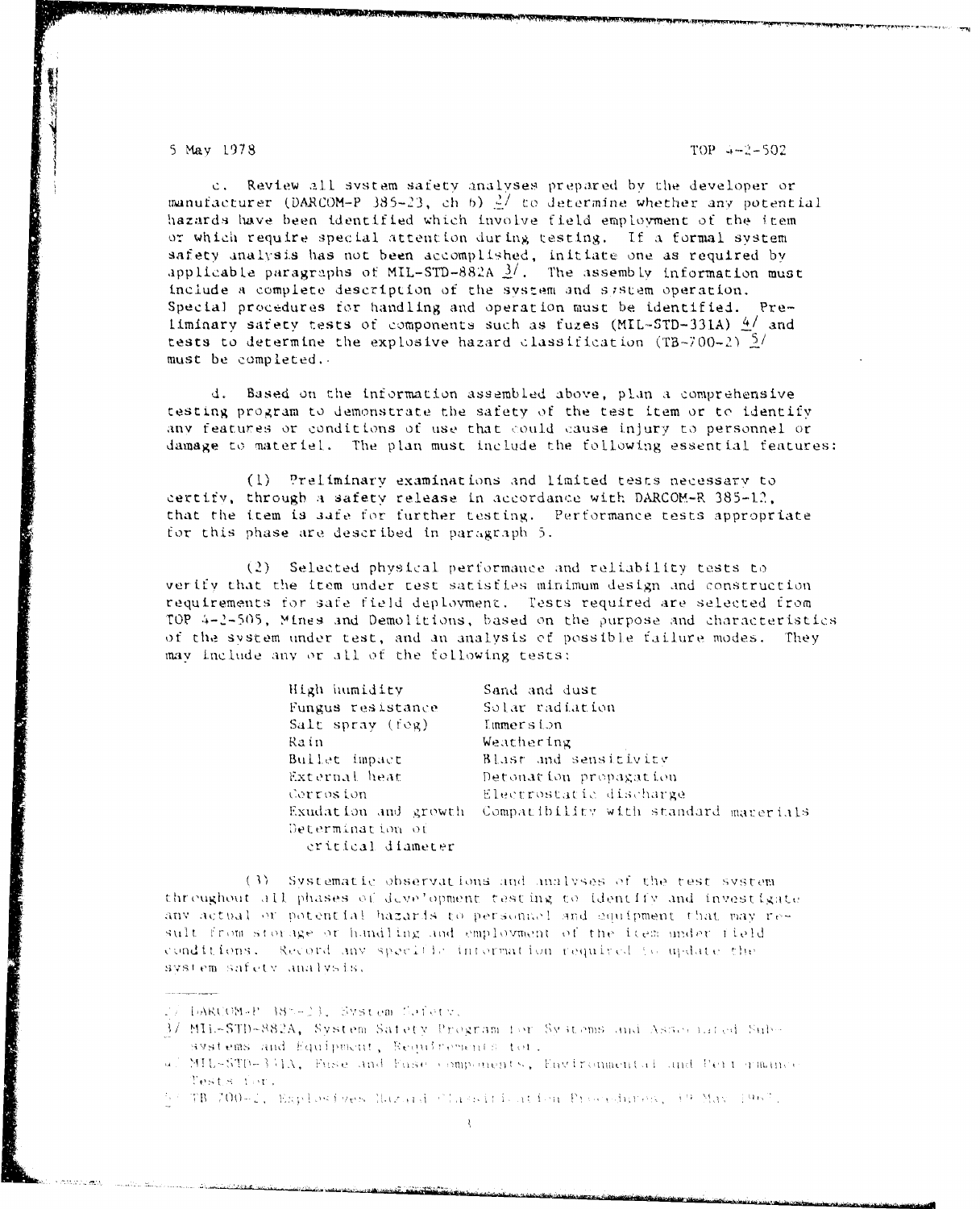TOP 4-2-502 5 May 1978

e. Prepare a test operations checklist using the guide in the appendix but covering specifics for the test item and situation.

f. Prepare data collection sheets to collect the data required for the particular item under test.

**3.1.1** Sample Size. The selection of an occeptable sample size for safety testing will depend on the characteristics of the test item and the experimertal data available on its expected performance. The minimum sample size will be based on requirements and test item cost consideration. Further guidance on-sample size selection for significant results is in TOP 3-1-002.

3.1.2 Extreme-Temperature Limits. Mines and demolitions are generally tested for safe handling and functioning at air temperatures up to **68.3'** C or other temperature that may have been experimentally determined or which was specified. This is a hot soak temperature equivalent to the upper extreme that the item will experience in service. The assumption is made that minea and demolitions must be safe for handling and emplacement at the high air temperatures and direct sunlight occurring in hot-dry areas (AR 70-38) **6,'** since most mines ara now emplaced on the surface of the ground and are subject to the severest temperature and solar radiation conditions. The above temperature, **b8.3'** C, is an experimentally determined temperature for aimunltion in general and may vary for specific types of mines.

Mines and demolitions intended for unrestricted worldwide application are tested down to an air temperature of  $-51.1^{\circ}$  C. This temperature limit may be modified if requirements documents restrict the areas **of** intended deployment. For safety evaluation purposes, rhe test temperatures used when the requirement specifies the intermediate-cold or cold climates of AR 70-38 are those occurring in one climatic catcgorv colder than the specified category of deployment; i.e.,  $-45.5^{\circ}$  C for intermediate-cold areas and  $-51.1^\circ$  C for cold areas.

### *3.2* Test Items.

a. Select test items and components manufactured as single lots.

b. Select inert or minimum charge items when they will not compromise the evaluation.

c. Inspect all test items and components for damage, deterioration, and obvious manufacturing defects prior to testing.

d. Examine and compare the physical dimensions of at least one item with drawing requirements. Check the fit of components, especially arming pins, clips, or other parts involved in performing the arming operation.

 $h/AR$  70-38, Research, Development, Test, and Evaluation of Material for Extreme Climatic Conditions.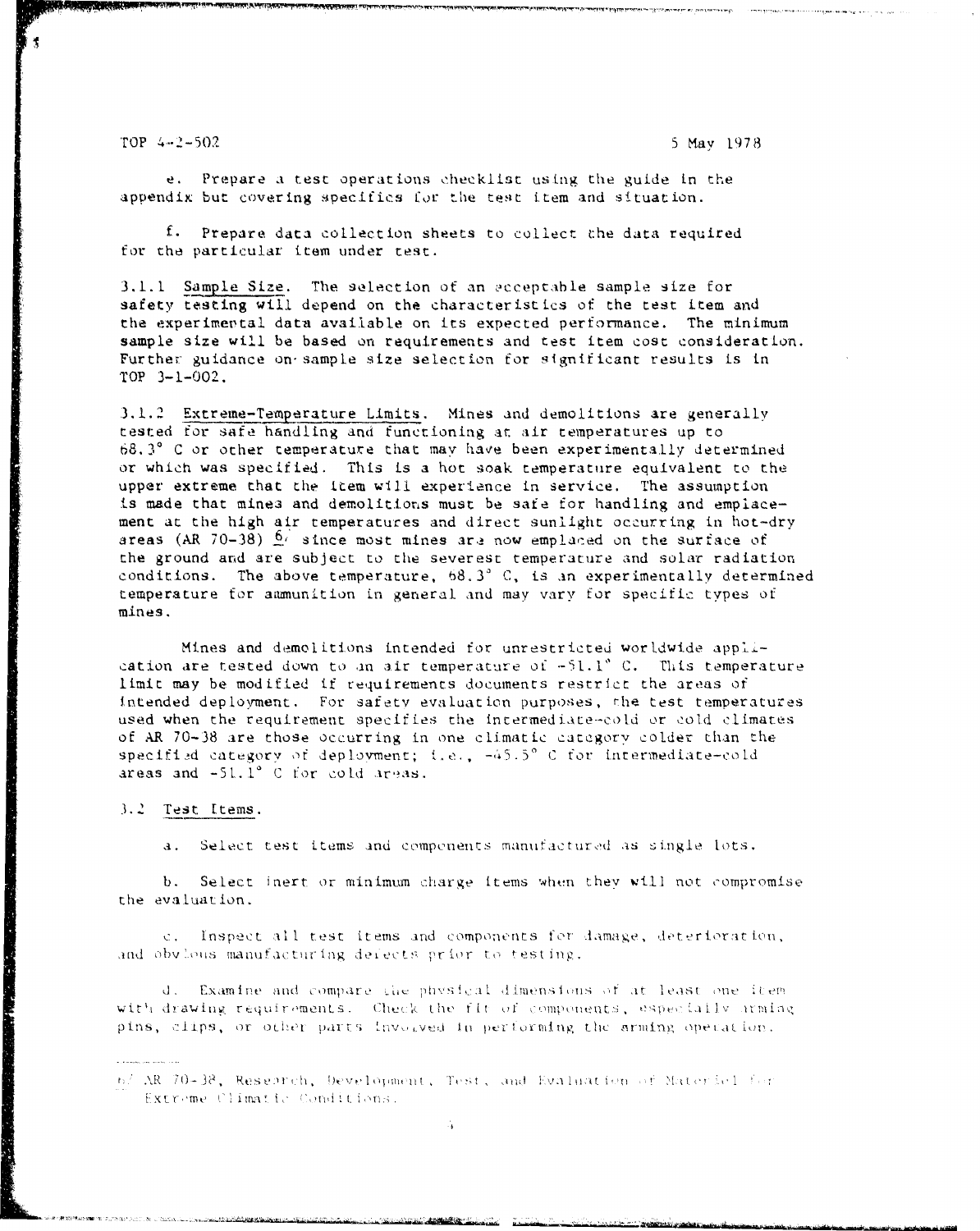TOP  $4 - 2 - 502$ 

5 May 1978

e. Number each test item and key the numbering system to any inspection records furnished by the manufacturer.

Make operability checks of electrically initiated components that do not contain explosives.

g. X-ray all explosive-filled test items and examine for defects or deviations from specifications.

h. Record the following data for the test item and its ancillary equipment, as applicable:

- $(1)$ Nomenclature, model and serial numbers.
- $(2)$ Manufacturer.
- (3) Accessories and tools supplied.
- (4) Noted material discrepancies.

3.3 Personnel. Familiarize test personnel with the technical and operational characteristics of the test item, as described in the applicable technical manuals, requirements documents, or manufacturer's literature. Review any special warnings prepared by the developer and all safety SOP's before commencing the safety evaluation.

## 4. TEST CONTROLS.

Observe all range and facility safety SOP's throughout testing.  $\mathbf{a}$  .

 $\le$  b. Conduct tests at ambient remperature (10° to 32° C) unless otherwise specified. When extreme-temperature conditioning is required, follow the temperature limitations of paragraph 3.1.2.

c. Ensure that the safety evaluation is planned, conducted, and reported by engineering personnel who are occupationally qualitied in the safety of the specific commodity under test.

### PERFORMANCE TESTS. 5.

5.1 Adequacy of Safety Features. Test for effectiveness and reliability the method employed to render the test item safe for handling and emplacement. Procedures will vary depending on whether the method is mechanical in nature or involves a pneumatic, hydraulic, electrical, magnetic, or chemical principle. Common external devices include cotter pins, clips, keys, collars, and other locking arrangements that prevent pevement of working parts. Safety is enhanced for some items by delay arming in which a ciming mechanism or electrical device triggers che final arming action of the test item atter a predetermined delay by removing a barrier place in front of the faring pin, repositioning an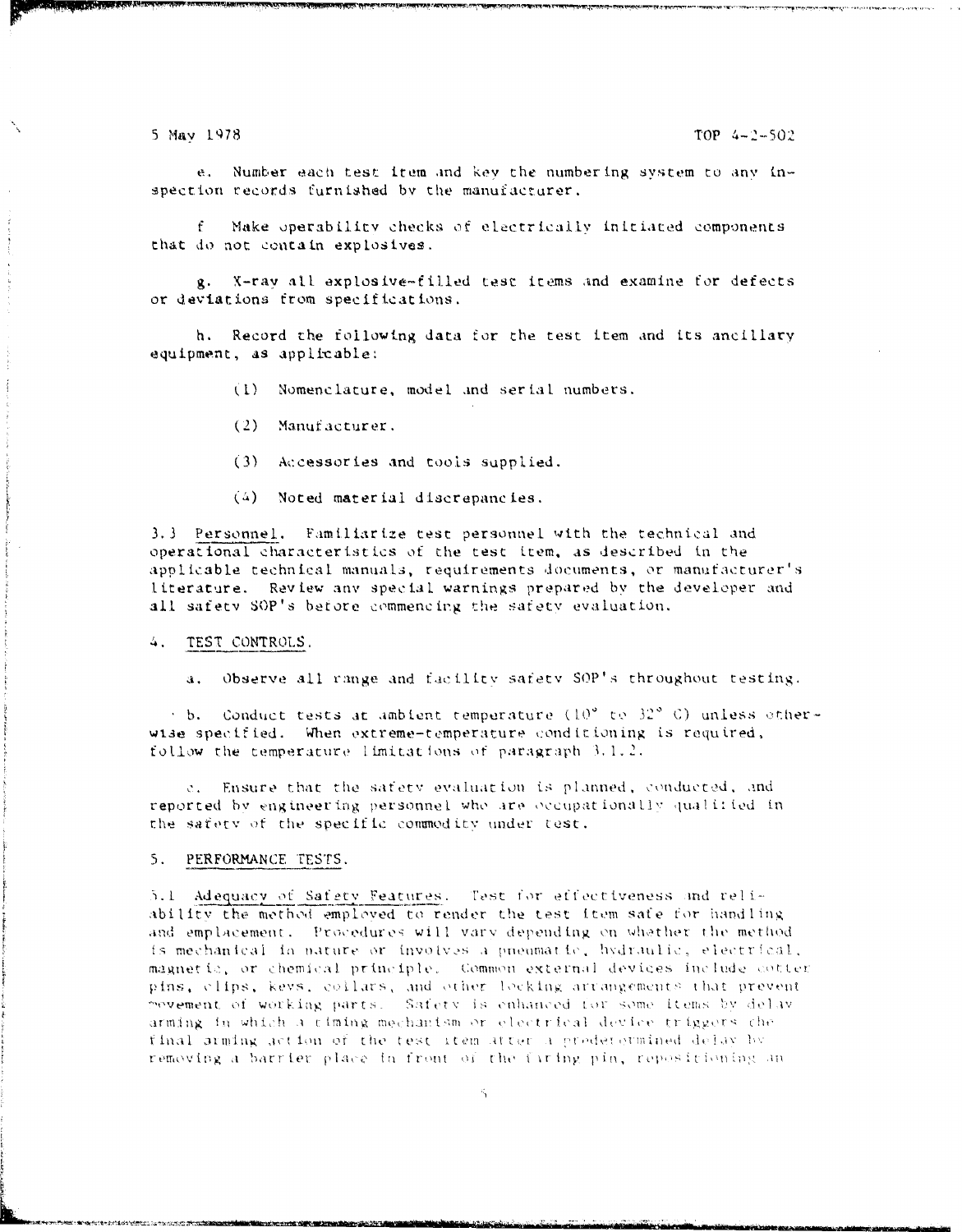TOP 4-2-502 5 May *1973*

out-of-line detonator, or completing an electrical circuit. Mass scatterable mines usually employ both sequential and delay arming features in which a particular sequence of operations or events must take place before delay arnming is initiated.

# **5.1.1** Method.

5.1.1.1 Live and Inert Items With Live Armed Fuzes.

a. For items that are functioned by an external load, apply a load in excess of that required, with the safety device in place. The size of the overload will depend on the item; generally, the less the functioning load the greater the percentage overload.

b. In the case of items that employ multiple or sequential arming features, use a logical, step-by-step approach to ensure that all safety mechanisms, both internal and ext rnal, are performing properly.

c. Check delay arming features by attempting to function a sample of items immediately before the lower limit of the delay time tolerance is reached.

5.1.1.2 Live and Inert Items With Live Unarmed Fuzes. Check itemns designed to be initiated by influences other than mechanical load by ex- posing the unarmed fuze or initiator to the type of influence required (e.g., inertial force, acoustic signal, magnetic influence, seismic vibrations), at levels that would function the armed item **100** percent of the time.

5.1.1.3 Live Items Without Futzes Check safety features in the main body of a mine or demolition device by subjecting items without fuzes to the vibrat on, rough handling, and 12.2-meter drop tests described in paragraph ...

5.1.2 Data Recorde Record whether of not the safety feature can be overriden or  $\gamma$  , wher the test item can be inadvertently detonated.

5.2 Conf<sup>f</sup> and only of Functioning. Conduct functioning tests to ensure that **tii** activation employed will function the item within the ranges specified.

 $5.2.1$  Me...

 $a.$  Modify at least three test items to simulate a detonation by  $x$  **fields**  $f(x)$  **finds**  $f(x)$  *i*  $f(x)$  **11**  $f(x)$  **11**  $f(x)$  **11**  $f(x)$  **11**  $f(x)$  **11**  $f(x)$  **11**  $f(x)$  **11**  $f(x)$  **11**  $f(x)$  **11**  $f(x)$  **11**  $f(x)$  **11**  $f(x)$  **11**  $f(x)$  **11**  $f(x)$  **11**  $f(x)$  **11**  $f(x)$  **11**  $f(x)$ 

**b.** For items that are functioned by an external load, place suc-<br>cessively heavier weights in increments of approximately 1% of the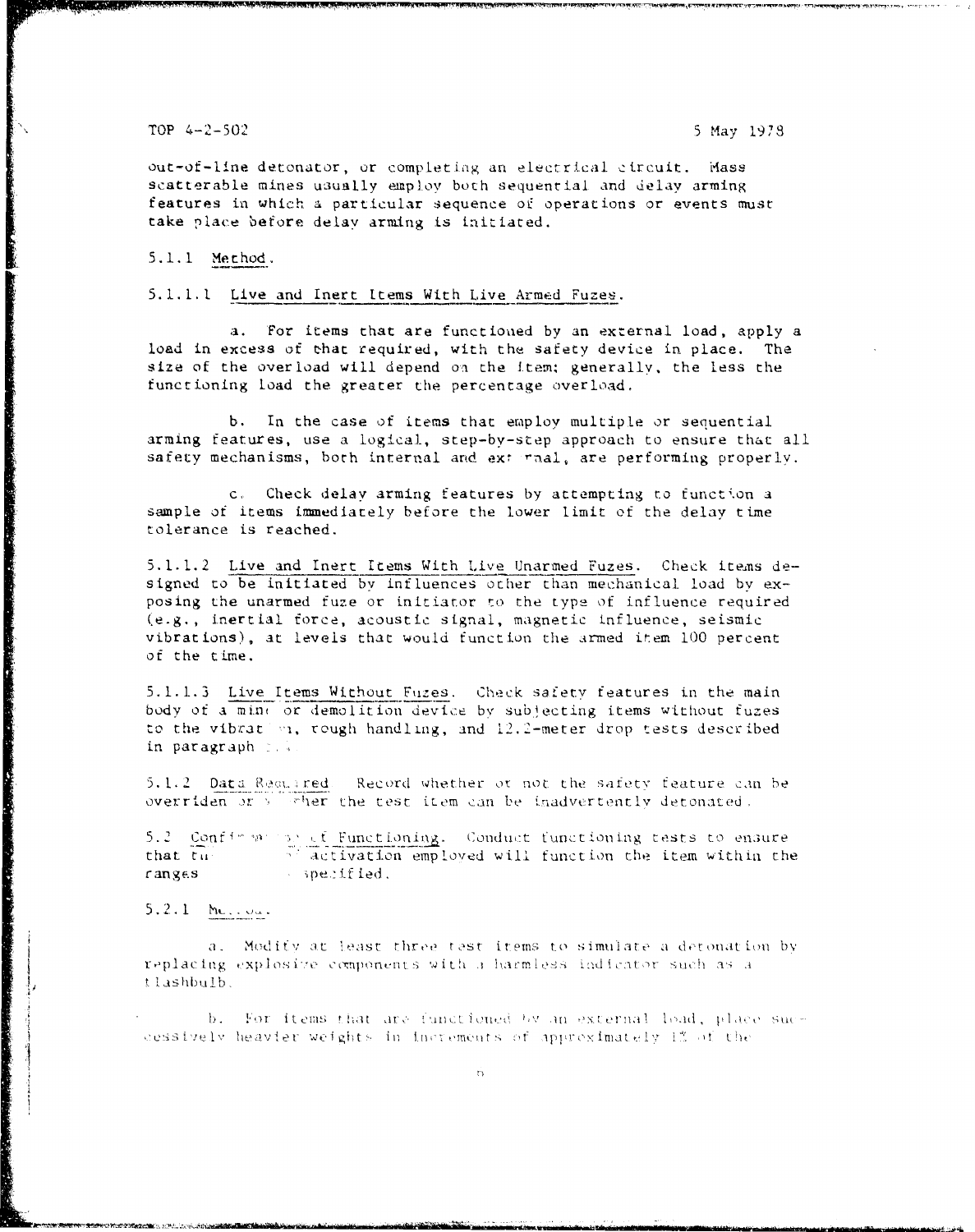anticipated functioning load on each test item until an indication of functioning is obtained. For items that are functioned by influences other than external load (such as magnetic influence, acoustic signal, or seismic vibrations), expose the item to increasing levels of the required influence.

c. Repeat the procedure at least five times for each item.

d. Where temperature extremes may alter the functioning of a design significantly, obtain measurements at these extremes (para 3.1.2).

5.2.2 Data Required.

a. Weight or level at. which each test item functions during each trial.

b. Air temperature at which each trial is performed.

5.3 Special Sensitivity Tests. Evaluate all new mines and demolitions for hazards to personnel during emplacement and, except for mass scatterable mines, recovery. Mass scatterable mines are not considered recoverable since they employ a self-destruct feature that detonates the mine after a predetermined time period. All test items are inherently dangerous, but they must not be hazardous before final arming or after either the first disarming operation or expiration of the self-destruct period, whichever is applicable. The possibility ot an unwanted detonation during arming, disarming, or before the self-destruct period expires must: also be considered.

5.3.1 Method.

a. Design and conduct simulated field trials on a sample of items to identify and investigate any hazardous conditions that may occur auring the emplacement:, arming, and recoverv (when applicable) **of** the test item under all expected circumstances. If appropriate, identify all potential hazards through a fault-tree analysis as described by Hammer.  $\frac{7}{7}$  Determine whether the item is initiated when tripped, bumped. dropped short distances, or otherwise disturbed while armed. Also evaluate hazards associated with the disarming and recovery of items that have been emplaced for an extended period of time. For these rests, as many components as possible should be inert.

**b**. Design and conduct special test phas is to determine the severity of each possible accident that could result from the hazardous conditions identified. Estimate from test data the risk of each **Accident's occurring during normal accomplishment of these operations** as well as during inadvertent mishandling.

W **g** t **I•'** -w ok JA i- **1** illl **f** l~•V.' T t ~ •I i-hill :!4

<sup>7/</sup> Hammer, Willie, Handbood et System and Preduct Safety, Prentice-Hall, Englewood Cliffs, NJ, 1972.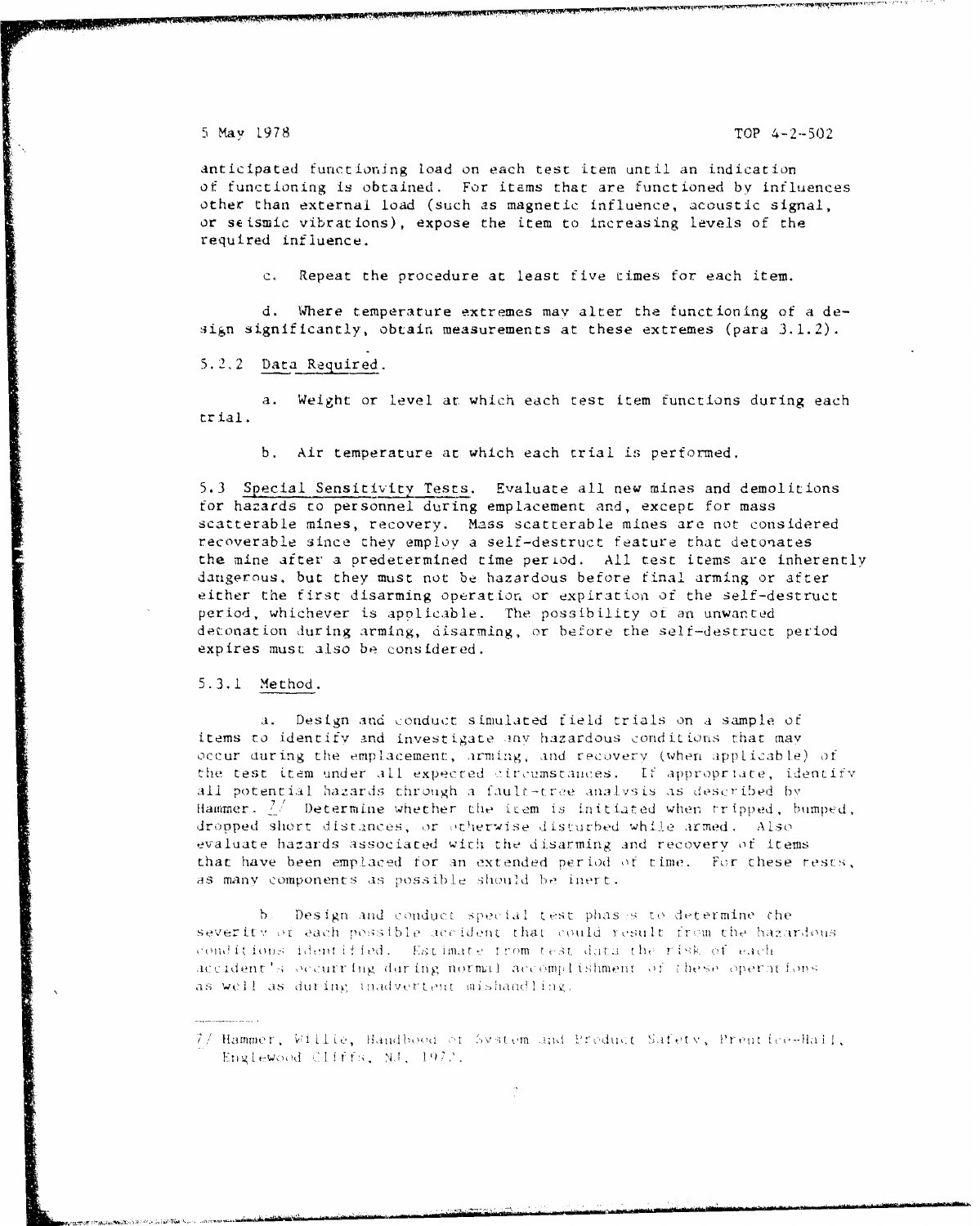# TOP 4-2-502

c. Items containing olectric initiators may be susceptible to spontaneous functioning because of electromagnetically generated current. The procedure for conducting an electromagnetic radiation hazards test is contained in TOP 1-2-511.

# 5.3.2 Data Required.

a. Ambient air temperature and relative humidity.

b. Type of soil.

c. Conditions of soil.

d. Functioning failure indications.

o. Functioning hazards during omplacement, arming, disarming, etc.

Suscept (b) lity to detenation by transient electromagnetic  $1.1$ stgals.

5.4 Transportation Tests. Than the tacts for the safety of mines and domelations during transportation according to the expected conditions. of shipment and handling. Mines that are shipped separately from the tures require separate 12.2 smeter drop costs and secured-cargo vibration tests for each component. Mines that may be transported on the back of a truck with the fuses in place but unatmed are subjected to loose cargo tests in this confition. On the other hand, the satuty evaluation of mines that are not assembled with tures until the mine is on the ground ready for burial should simulate this condition. Perform the following tests with locking or sately device oriented in the most severe load. position.

scall. Socurod-cargo Vibración. Condact a securod cargo vibratión cost to simulate the cransport of packaged trems by rail, air, ship, crack, or craiter.

# Search C. Method

a. Subject a portion of the items to be tested for satery for a laboratory vibration rest simulating the mode of transportation that the cest item is likely to encounter in ase. Condition DC fest items to 68, 67 C and 10 test atoms consisting operation of Securety fasten the test items in their shipping contiguintion to the vibrator and vibrate in two planes. Schedules of vibration rates and durations are in DP 1-2-631. (aboratory efficition to Autques are discussed in TOP 1-1-050.

b. Tellowing wibiactem, inspect the items (visually and by Notive as appropriated and function flow in the conditioned femperature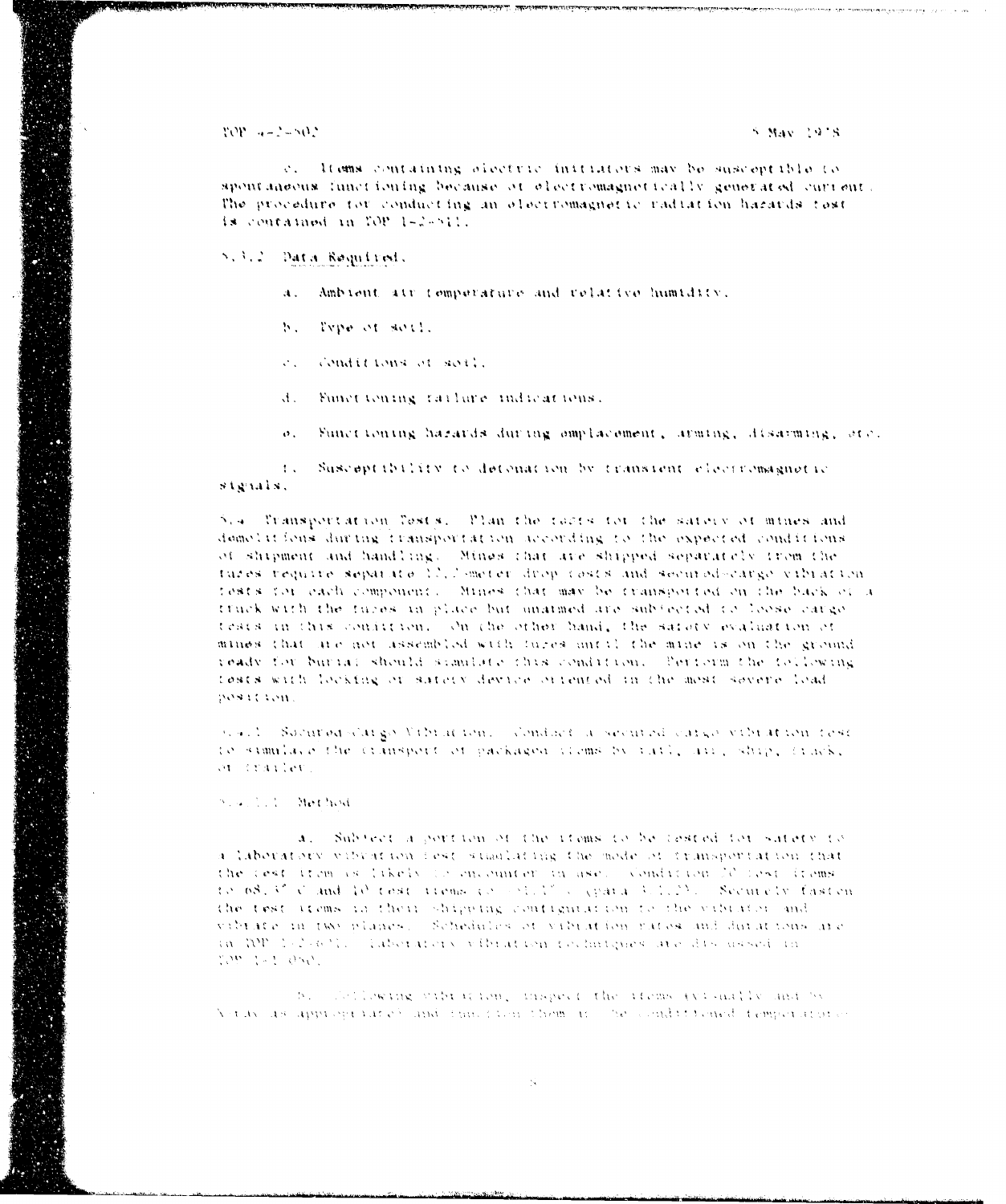5 May 1978

 $TOP 4-2-502$ 

5.4.1.2 Data Required.

a. Collect prefunctioning test data in accordance with TOP  $1 - 2 - 601$ .

b. For functioning tests record the following as applicable:

- $(1)$  Date and time of functioning.
- (2) Temperature of test item, air, and soil.
- (3) Type and condition of soil.

(4) Any difficulty encountered in handling, assembling, emplacing, or arming the items.

5.4.2 Rough Handling. Conduct rough handling tests to simulate the severe shocks, bumps, and drops that an item may receive when thrown loosely on the bed of a truck, dropped from a tailgate, or dropped while being assembled or emplaced.

5.4.2.1 Method. Subject a sample of test items to a sequence of rough handling tests in accordance with TOP 4-2-602. These tests consist of packaged drops from 2.13 meters, a loose cargo test in the configuration(s) in which issued to troops, and unpackaged 1.5 or 2.1-meter drops. Inspect all items, assess any damage, all function the items considered acceptable.

5.4.2.2 Data Required. Collect data in accordance with TOP 4-2-602 and paragraph  $5.4.1.2b.$ 

5.4.3 12.2-Meter Drop. fest packaged explosive items for their ability to sustain a 12.2-meter drop (simulating an accidental drop auring ship loading or unloading) withour detonation or other hazard to personnel and facilities.

5.4.3.1 Method, Conduct 12.2-meter drop tests in accordance with TOP MTP 4-2-601. The test samples are not fired after these tests since the performance criterion is that the samples must be safe for handling and disposition after drops.

5.4.3.2 Data Required. Collect data in accordance with TOP MTP 4-2-oul

# 5.5 Storage Tests.

5.5.1 Method. Store packaged and loose test croms at teameratures that simulate the climatic environment of their intended deployment and then function the items to oviluate the effect of stories on item functioning. Conduct the desert storage phase fullowing the lalay, high temperature low-humidity systems: 10P MTP 6-2-820. For sold temperature starage, soak the test items for 3 days at -51.1° C. A test sample size of tive is normally exposed at each temperature extreme, but the number may vary depending on packaging configuration.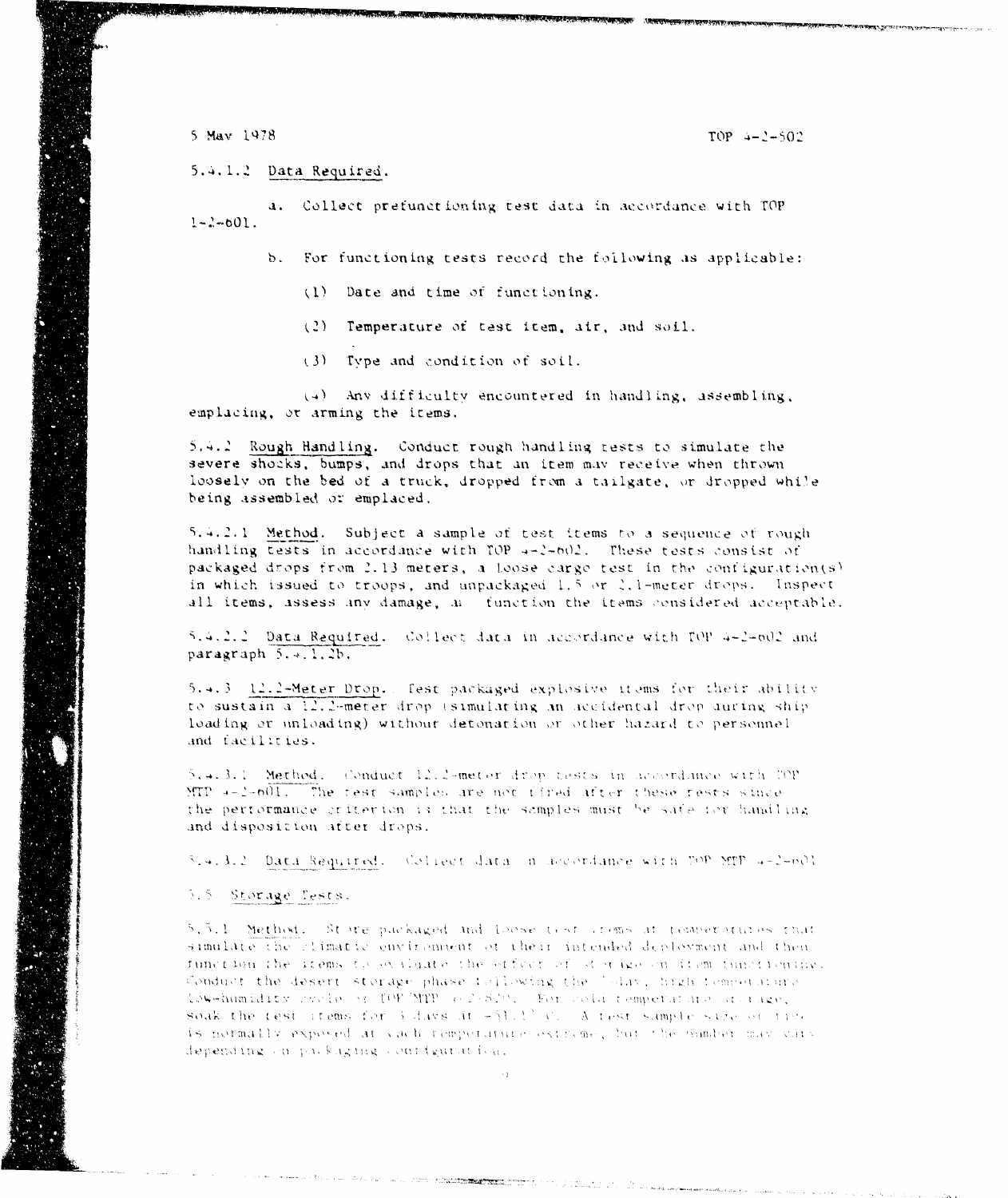TOP  $4-2-502$ 

5 May 1978

5.5.2 Data Required. Collect data in accordance with TOP/MTP 4-2-820 and paragraph  $5.4.1.2b$ .

## 6. DATA REDUCTION AND PRESENTATION.

a. Tabulate all data and compare with performance and safety criteria for the specific product under test.

b. Based on data recorded during preliminary safety tests, prepare a safety release recummendation for submittal to TECOM.

c. Assemble and summarize all test results and safety information generated during the preliminary safety tests conducted in accordance with this TOP and the performance tests conducted as described in TOP  $4-2-505$ . Assign the proper category of hazard level for each hazard identified. Report hazard level (MIL-STD-882) and classification (deficiency, shortcoming, etc.) in accordance with DARCOM R 700-38 (para 4f) and TECOM Supplement 1.  $\frac{3}{2}$ . Report the conditions of use under which each hazard was observed and describe any features that require further investigation, including any hazards that could occur or increase as a result of increased storage or emplacement times. Describe (narratively) all hazards identified and recommend actions required to eliminate or avoid each potential hazard.

d. Update the system safety unalysis in accordance with DARCOM-P 385-23, if necessarv.

Recommended changes to this publication should be forwarded to Commander, U. S. Army Test and Evaluation Command, ATTN: DRSTE-AD-M, Aberdeen Proving Ground, MD 21005. Technical information may be obtained from the preparing activity: Commander, U. S. Army Aberdeen Proving Ground, ATTN: STEAP-MT-M, Aberdeen Proving Ground, MD 21005. Additional contes are available from the Defense Documentation Center, Cameron Station, Alexandria, VA 22314. This document is identified by the accession number (AD No.) printed on the first page.

8/ DARCOM-R 700-38 with TECOM Suppl 1, Test and Evaliation - Incidents Disclosed During Materiel Testing.